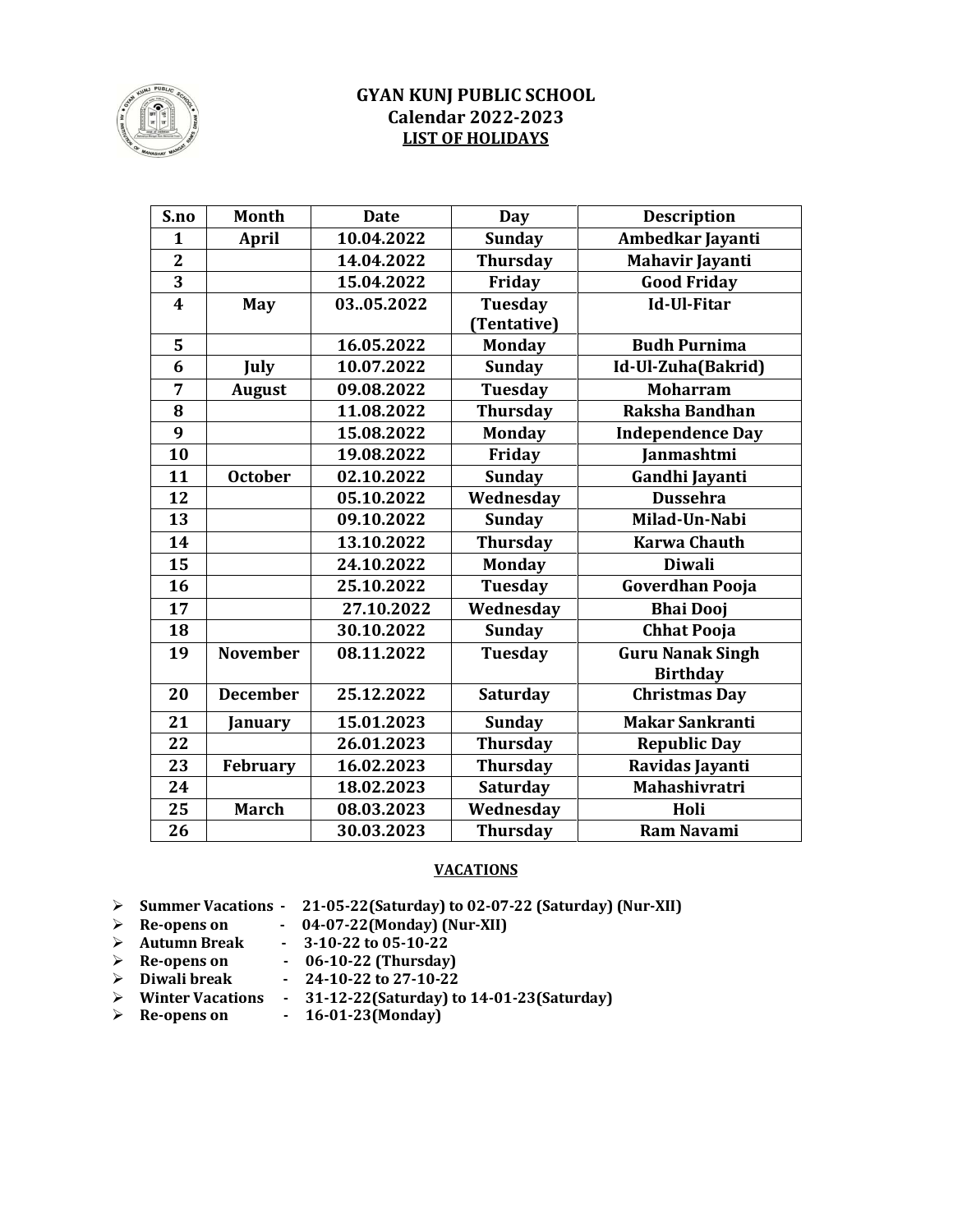### **EXAMINATION SCHEDULE**

| <b>SUBJECT</b>                | <b>DATE</b>                         |  |
|-------------------------------|-------------------------------------|--|
| <b>UNIT TEST 1</b>            | 07-07-22 TO 14-07-22                |  |
| <b>UNIT TEST 2</b>            | 01-08-22 TO 6-08-22                 |  |
| <b>HALF YEARLY</b>            | 26-09-22 TO 01-10-22                |  |
| <b>EXAMINATION</b>            |                                     |  |
| <b>UNIT TEST 3</b>            | 21-12-22 TO 26-12-22                |  |
| <b>UNIT TEST 4</b>            | 30-01-23 TO 04-02-23                |  |
| <b>ANNUAL</b>                 | 1-03-23 TO 07-03-23 (VIII, IX & XI) |  |
| <b>EXAMINATION</b>            | 13-03-23 TO 20-03-23 (NUR TO VII)   |  |
| <b>SCHEDULE OF PRE-BOARDS</b> |                                     |  |

### **FOR CLASS X AND XII**

| <b>Pre-Board-I</b>   | 17-10-22 to 22-10-22 |
|----------------------|----------------------|
| <b>Pre-Board -II</b> | 21-12-22 to 26-12-22 |
| <b>Pre-Board-III</b> | 15-12-22 to 22-12-22 |
| <b>Pre-Board-IV</b>  | 11-01-23 to 18-01-23 |

#### **NOTE: -**

**≻** The Annual Result of the students will depend on the assessment of all unit tests and terminal examinations.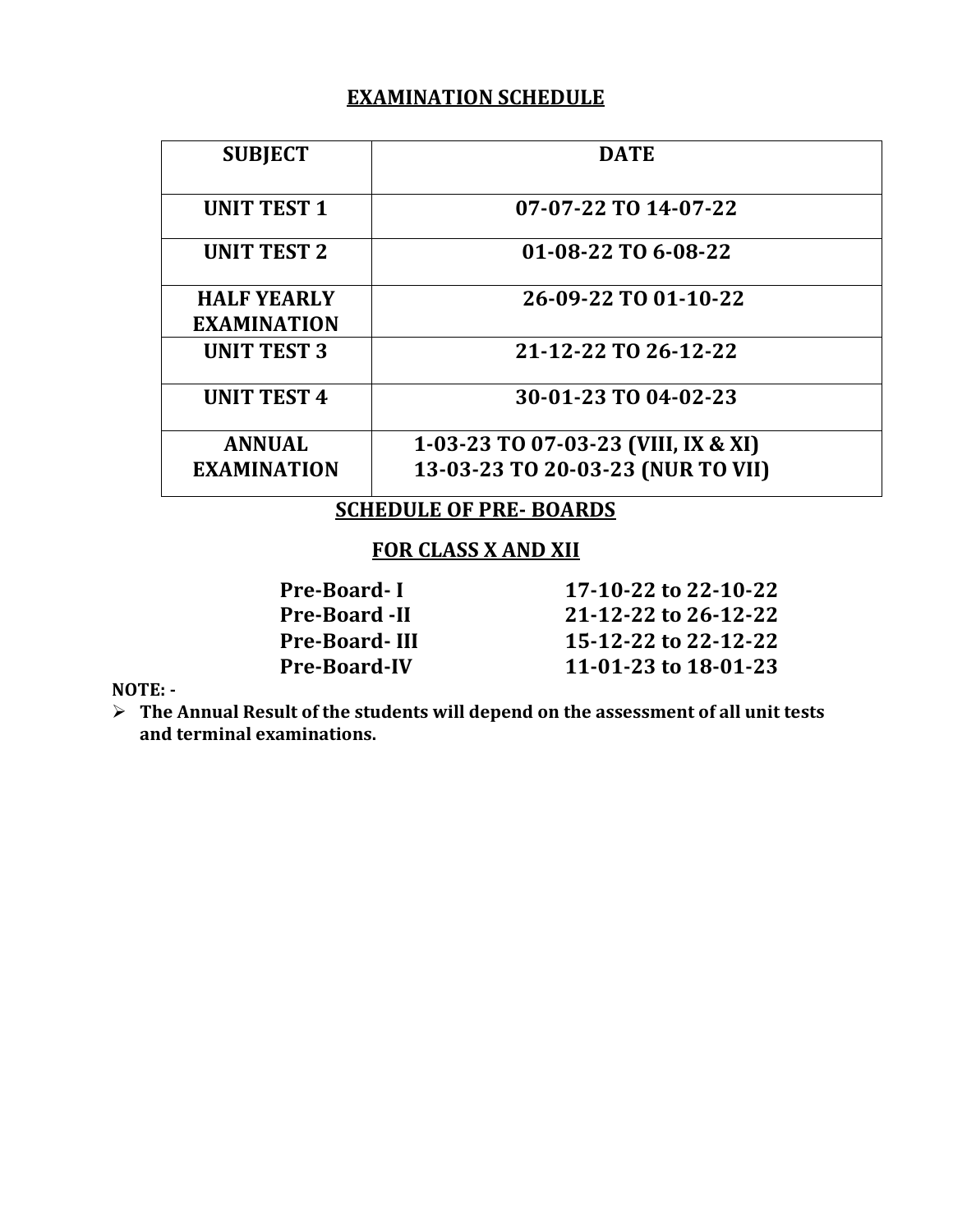| S.NO         | <b>SPECIAL ASSEMBLY DAYS</b><br><b>DAY</b>  | <b>DATE</b>         |
|--------------|---------------------------------------------|---------------------|
| $\mathbf{1}$ |                                             |                     |
| 2            | <b>WORLD HEALTH DAY</b><br><b>EARTH DAY</b> | 7th APRIL           |
|              |                                             | 22nd APRIL          |
| 3            | <b>LABOUR DAY</b>                           | 1st MAY             |
| 4            | <b>MOTHER'S DAY</b>                         | 8th MAY             |
| 5            | <b>R.N TAGORE BIRTHDAY</b>                  | 9th MAY             |
| 6            | <b>VANMAHOTSAV</b>                          | 1st-7th JULY        |
| 7            | <b>KARGIL VICTORY DAY</b>                   | 9th JULY            |
| 8            | <b>WORLD POPULATION DAY</b>                 | 11th JULY           |
| 9            | <b>TEACHERS' DAY</b>                        | 5th SEPTEMBER       |
| 10           | <b>WORLD AIR FORCE DAY</b>                  | 8th OCTOBER         |
| 11           | <b>U.N DAY</b>                              | 11th OCTOBER        |
| 12           | <b>WORLD FOOD DAY</b>                       | 16th OCTOBER        |
| 13           | <b>INFANT PROTECTION DAY</b>                | 7th NOVEMBER        |
| 14           | <b>CHILDRENS' DAY</b>                       | 14th NOVEMBER       |
| 15           | <b>WORLD TELEVISION DAY</b>                 | 21st NOVEMBEER      |
| 16           | <b>WORLD NAVY DAY</b>                       | 4thDECEMBER         |
| 17           | <b>HUMAN RIGHTS DAY</b>                     | 10th DECEMBER       |
| 18           | <b>UNICEF DAY</b>                           | 11th DECEMBER       |
| 19           | NATIONAL ENERGY CONSERVATION DAY            | 14th DECEMBER       |
| 20           | <b>WORLD LAUGHTER DAY</b>                   | 10th JANUARY        |
| 21           | YOUTH DAY (SWAMI VIVEKANAND'S BIRTHDAY)     | 12th JANUARY        |
| 22           | <b>ARMY DAY</b>                             | <b>15th JANUARY</b> |
| 23           | NETA JI SUBHASH CHANDRA BOSE BIRTHDAY       | 23rd JANUARY        |
| 24           | <b>MARTYR'S DAY</b>                         | 30th JANUARY        |
| 25           | <b>WORLD WILDLIIFE DAY</b>                  | 3rd MARCH           |
| 26           | <b>INTERNATIONAL WOMEN'S DAY</b>            | 8th MARCH           |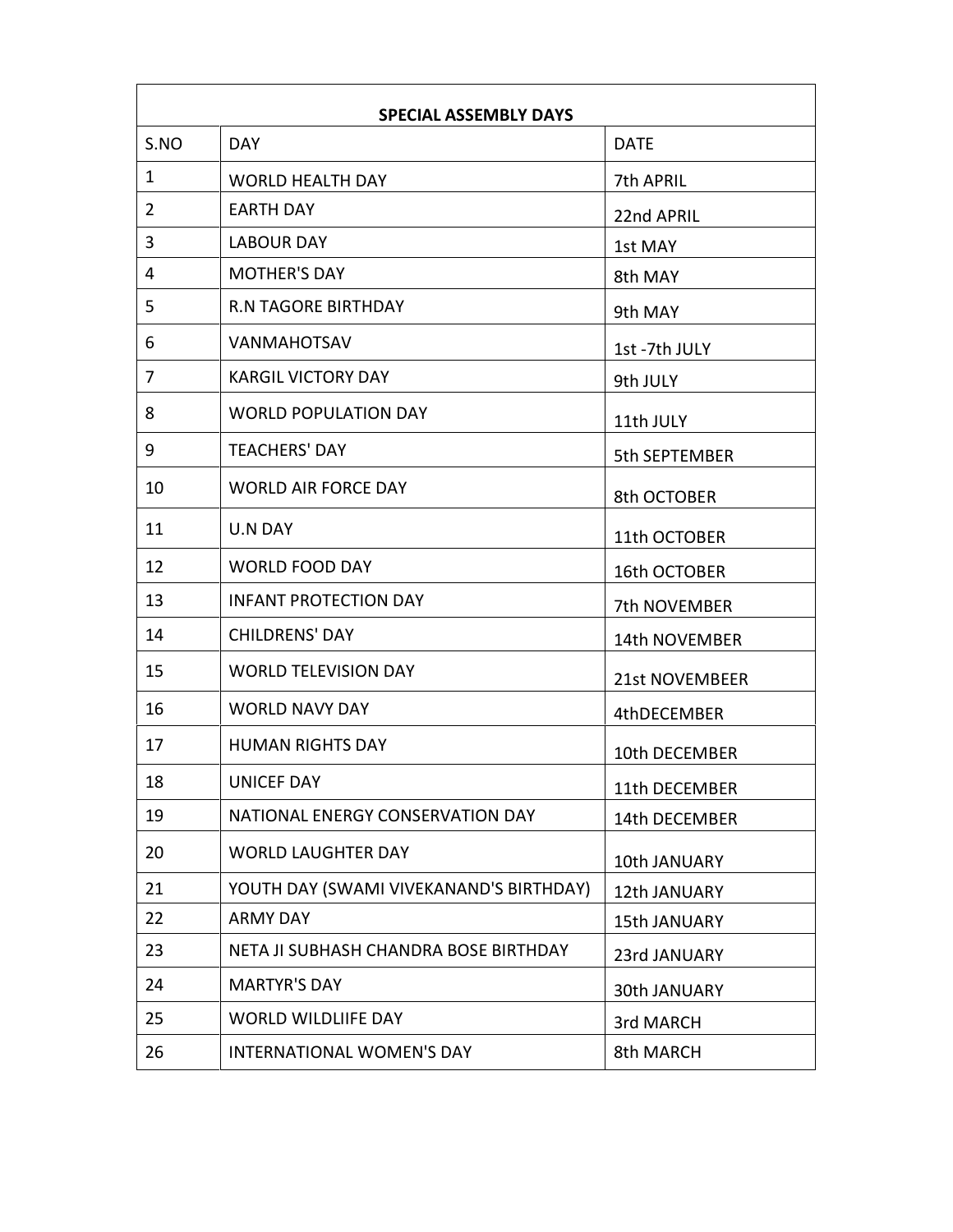## **CELEBRATION OF IMPORTANT DAYS**

| S.NO           | <b>DAY</b>                               | <b>DATE</b>         |
|----------------|------------------------------------------|---------------------|
| $\mathbf{1}$   | <b>INDEPENDENCE DAY CELEBRATION</b>      | 13th AUGUST         |
| $\overline{2}$ | MAHASHAY MANGAT RAM JI DEATH ANNIVERSARY | 21st AUGUST         |
| 3              | SHRI KRISHNA JANMA ASHTAMI               | 18th AUGUST         |
| 4              | <b>TEACHERS' DAY</b>                     | 5th SEPTEMBER       |
| 5              | <b>CHILDRENS' DAY CELEBRATIONS</b>       | 14th NOVEMBER       |
| 6              | <b>CHRISTMAS DAY CELEBRATION</b>         | 24th DECEMBER       |
| $\overline{7}$ | <b>FOUNDATION DAY CELEBRATION</b>        | 26th MARCH          |
| 8              | <b>GRANDPARENTS DAY</b>                  | <b>DECEMBER</b>     |
| 9              | <b>LOHRI</b>                             | 13th JANUARY        |
| 10             | REPUBLIC DAY CELEBRATION                 | <b>25tH JANUARY</b> |
| 11             | <b>BASANT PANCHAMI</b>                   | <b>JANUARY</b>      |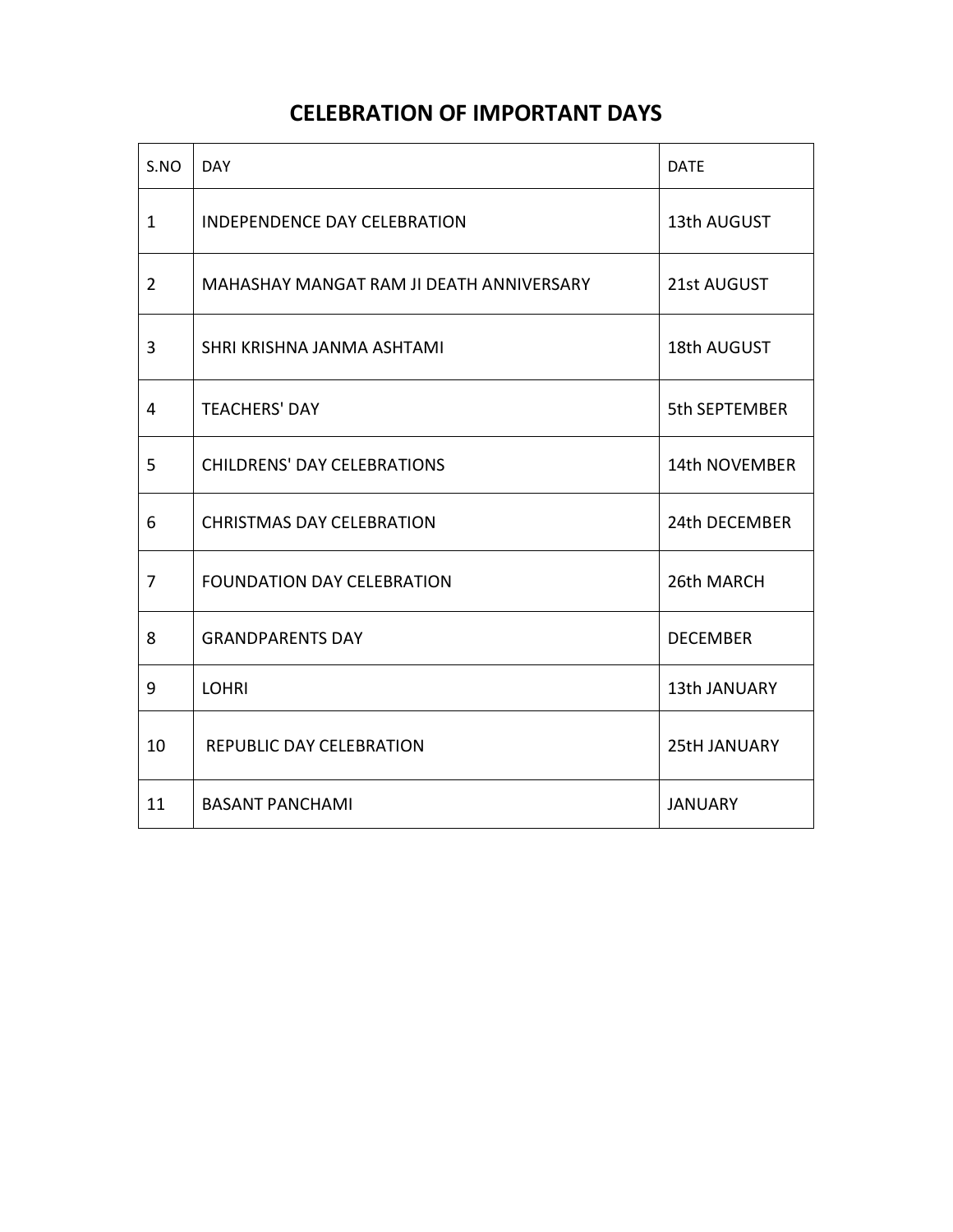| CO CURRICULAR ACTIVITIES CALENDER |                                                                    |                            |
|-----------------------------------|--------------------------------------------------------------------|----------------------------|
|                                   | <b>MONTH - APRIL</b>                                               |                            |
| S.NO                              | <b>ACTIVITY</b>                                                    | <b>CLASS</b>               |
| $\mathbf{1}$                      | POSTER MAKING COMPETITION ON EARTH DAY                             | 1 TO V<br><b>IX TO XII</b> |
| 2                                 | SLOGAN WRITING COMPETITION ON EARTH<br><b>DAY</b>                  | VI TO VIII                 |
| 3                                 | <b>JUST A MINUTE CONTEST</b>                                       | <b>III TO XII</b>          |
| 4                                 | I LOVE MY FAMILY, I LOVE MY SCHOOL -<br><b>ENGLISH DECLAMATION</b> | I & II                     |
|                                   | <b>MONTH - MAY</b>                                                 |                            |
| $\mathbf{1}$                      | <b>COOKING WITHOUT FLAME</b>                                       | <b>III TO XII</b>          |
| 2                                 | <b>SANDWICH MAKING</b>                                             | I & II                     |
| <b>MONTH</b><br>$- IULY$          | MONTH - JULY                                                       |                            |
| 1                                 | <b>SHOW &amp; TELL</b>                                             | I & II                     |
| 2                                 | <b>ESSAY WRITING COMPETITON - ENGLISH</b>                          | <b>III TO XII</b>          |
| 3                                 | DRAWING COMPETITION                                                | <b>I TO XII</b>            |
| 4                                 | <b>CLAY MODELLING</b>                                              | <b>I TO XII</b>            |
| 5                                 | ENGLISH POEM RECITATION COMPETITION                                | <b>I TO XII</b>            |
| 6                                 | <b>ENGLISH SKIT COMPETITION</b>                                    | <b>II TO XII</b>           |
|                                   | <b>MONTH - AUGUST</b>                                              |                            |
| 1                                 | RAKHI MAKING COMPETITION                                           | I TO XII                   |
| 2                                 | PATRIOTIC SONG COMPETITION                                         | I TO XII                   |
| 3                                 | POT DECORATION COMPETITION                                         | <b>I TO XII</b>            |
| 4                                 | HINDI SKIT COMPETITION                                             | <b>I TO XII</b>            |
| 5                                 | RHYTHMIC YOGA                                                      | I TO XII                   |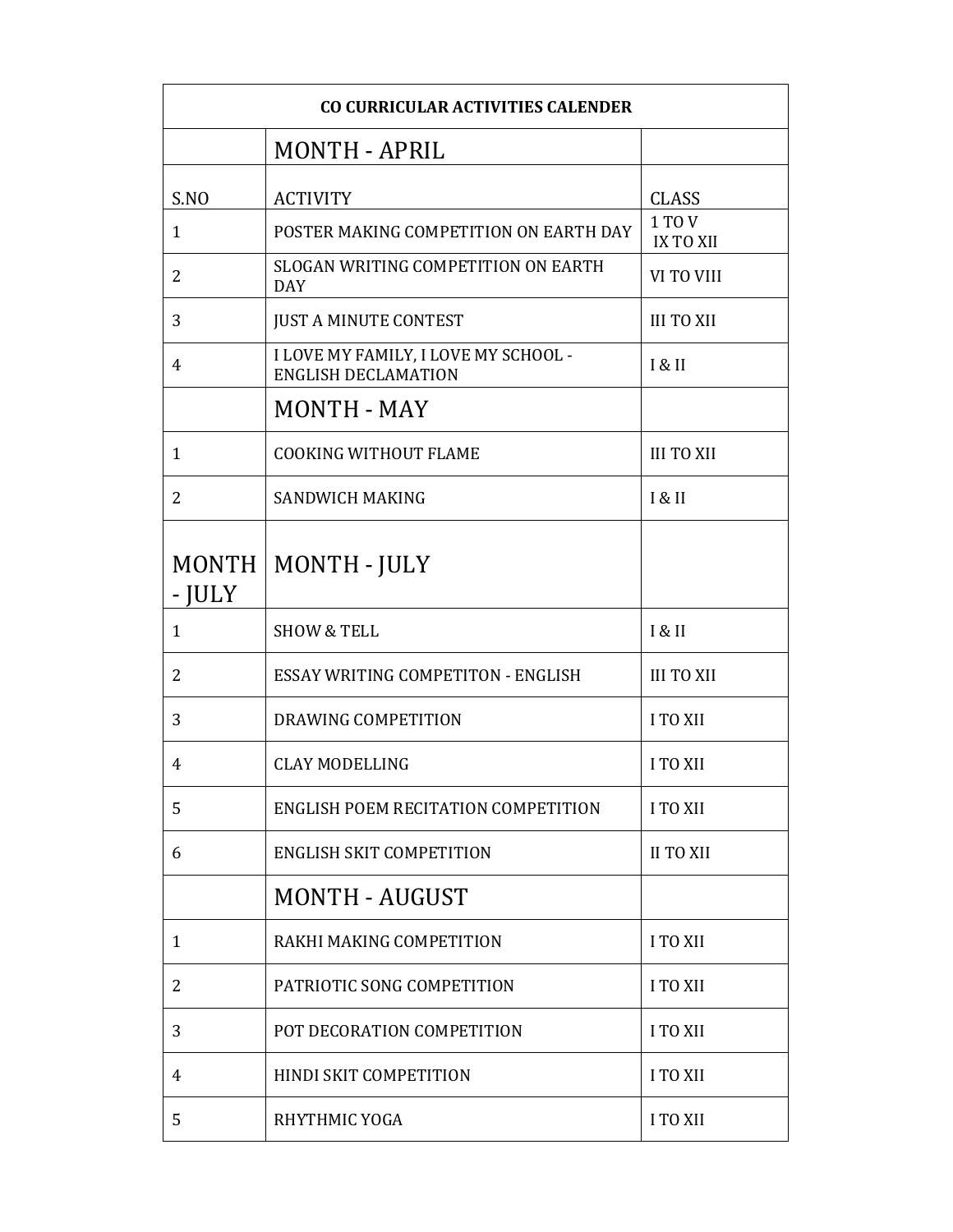|              | MONTH - SEPTEMBER (HINDI DIVAS CELEBRATION) |                   |  |
|--------------|---------------------------------------------|-------------------|--|
| $\mathbf{1}$ | HINDI POEM RECITATION                       | I TO XII          |  |
| 2            | HINDI CALLIGRAPHY                           | <b>I TO XII</b>   |  |
| 3            | HINDI ESSAY WRITING COMPETITION             | I TO XII          |  |
| 4            | HINDI SLOGAN WRITING COMPETITION            | <b>III TO XII</b> |  |
| 5            | HINDI DEBATE COMPETITION                    | VI TO XII         |  |
| 6            | HINDI NUKKAD NATAK COMPETITION              | <b>I TO XII</b>   |  |
| 7            | HINDI DECLAMATION COMPETITION               | <b>II TO XII</b>  |  |
| 8            | <b>FANCY DRESS COMPETITION</b>              | I TO XII          |  |
| 9            | <b>SPELLING COMPETITION</b>                 | I TO XII          |  |
|              | <b>MONTH - OCTOBER</b>                      |                   |  |
| $\mathbf{1}$ | <b>CARD MAKING COMPETITION</b>              | I & II            |  |
| 2            | DIYA DECORATION COMPETITION                 | II TO V           |  |
| 3            | RANGOLI COMPETITION                         | VI TO XII         |  |
| 4            | STORY TELLING COMPETITION                   | I & II            |  |
| 5            | <b>MONO ACTING COMPETITION</b>              | II TO V           |  |
| 6            | <b>ENGLISH DEBATE COMPETITION</b>           | VI TO XII         |  |
|              | <b>MONTH - NOVEMBER</b>                     |                   |  |
| $\mathbf{1}$ | <b>GK QUIZ</b>                              | <b>I TO XII</b>   |  |
| 2            | LITERARY QUIZ                               | I TO XII          |  |
| 3            | <b>SCIENCE QUIZ</b>                         | I TI XII          |  |
| 4            | SOCIAL SCIENCE QUIZ                         | VI TO XII         |  |
| 5            | <b>MATHS QUIZ</b>                           | <b>II TO XII</b>  |  |
| 6            | <b>SPORTS DAY</b>                           |                   |  |
| 7            | ANNUAL DAY CELEBRATIONS                     |                   |  |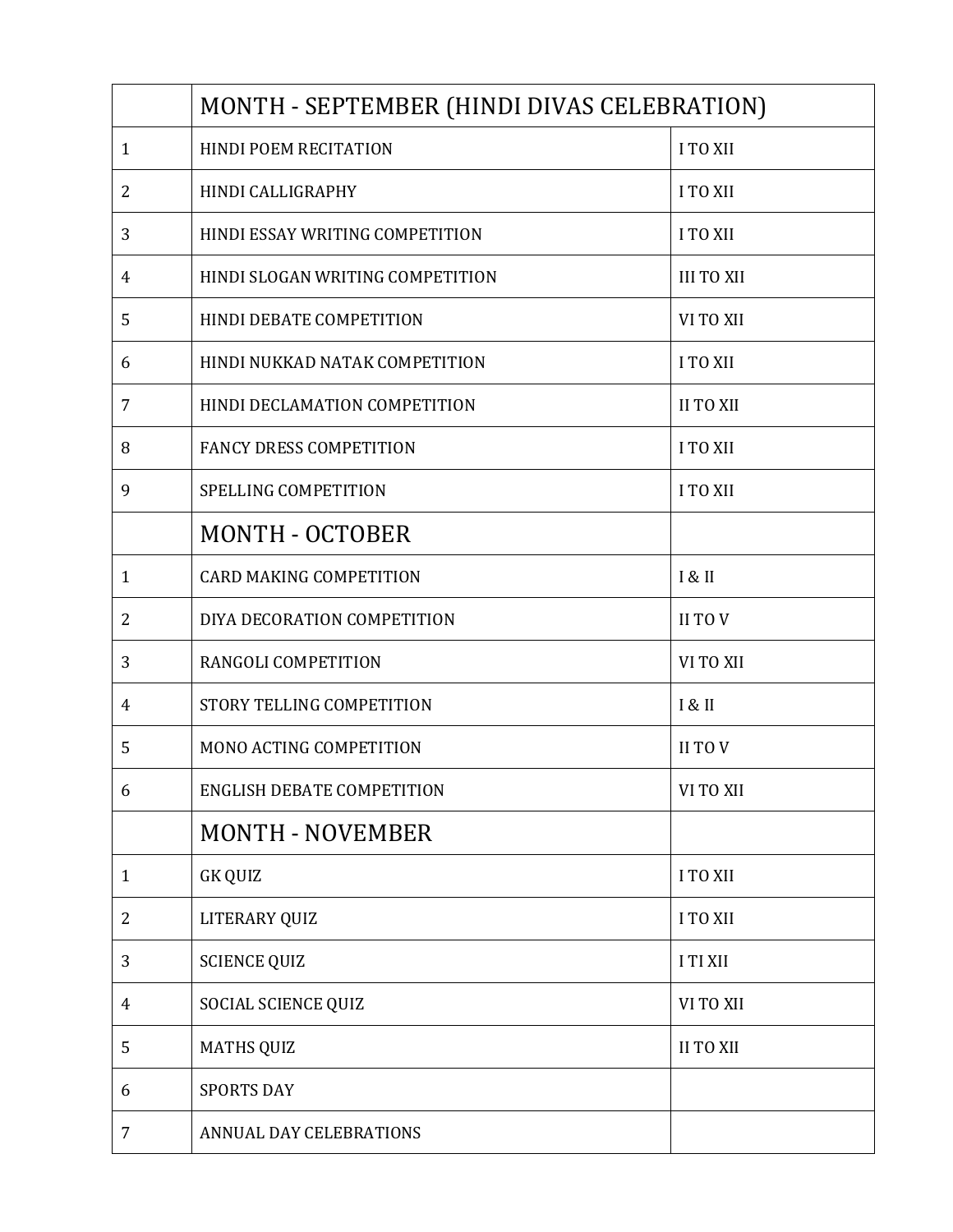## **INTER HOUSE SPORTS ACTIVITIES (BOYS & GIRLS)**

| S.NO           | SPORT/GAME                                                                                                                                          | <b>MONTH</b>     |
|----------------|-----------------------------------------------------------------------------------------------------------------------------------------------------|------------------|
| $\mathbf{1}$   | <b>THROW BALL</b>                                                                                                                                   | <b>MAY</b>       |
| 2              | <b>BADMINTON TOURNAMENT</b>                                                                                                                         | <b>MAY</b>       |
| 3              | <b>BASKET BALL</b>                                                                                                                                  | <b>JULY</b>      |
| $\overline{4}$ | <b>NET BALL</b>                                                                                                                                     | <b>JULY</b>      |
| 5              | <b>VOLLEY BALL</b>                                                                                                                                  | <b>JULY</b>      |
| 6              | <b>CARROM BOARD</b>                                                                                                                                 | <b>AUGUST</b>    |
| $\overline{7}$ | <b>CHESS</b>                                                                                                                                        | <b>AUGUST</b>    |
| 8              | KHO - KHO                                                                                                                                           | <b>AUGUST</b>    |
| 9              | <b>KABBADI</b>                                                                                                                                      | <b>SEPTEMBER</b> |
| 10             | <b>FOOTBALL</b>                                                                                                                                     | <b>SEPTEMBER</b> |
| 11             | ATHELETICS (LONG JUMP. HIGH JUMP, CLASS WISE RACES,<br>RACES, JAVELIN THROW, DISCUSS THROW, SHOT PUT, RELAY<br>RACE, SLOW CYCLING, HURDLE RACE ETC) | <b>OCTOBER</b>   |
| 12             | <b>SPORTS WEEK</b>                                                                                                                                  | <b>NOVEMBER</b>  |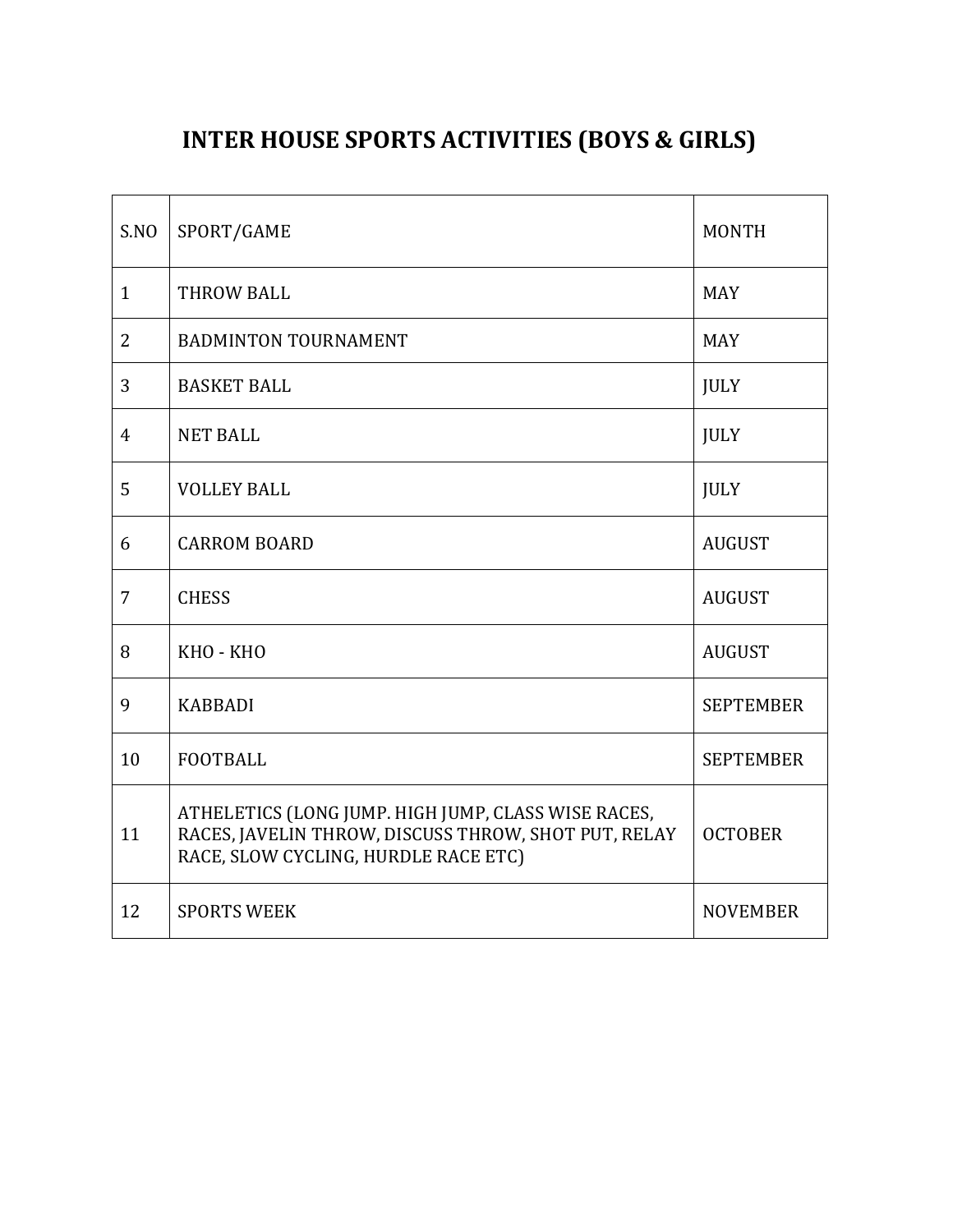## **OTHER IMPORTANT ACTIVITIES OF THE SCHOOL**

| SNO            | NAME OF THE ACTIVITY                                                                               | <b>MONTH</b>                                              |
|----------------|----------------------------------------------------------------------------------------------------|-----------------------------------------------------------|
| 1              | <b>MOCK FIRE DRILL</b>                                                                             | <b>APRIL</b>                                              |
| $\overline{2}$ | ORIENTATION PROGRAMME FOR NEW<br><b>PARENTS</b>                                                    | <b>MAY</b>                                                |
| 3              | <b>TREE PLANTATION</b>                                                                             | <b>JULY</b>                                               |
| $\overline{4}$ | SELF DEFENSE DRILL FOR GIRLS                                                                       | <b>AUGUST</b>                                             |
| 5              | <b>CLASS WISE PICNICS</b>                                                                          | <b>SEPTEMBER</b>                                          |
| 6              | DISASTER MANAGEMENT ACTIVITIES                                                                     | <b>EVERY MONTH</b>                                        |
| 7              | SCIENCE EXHIBITION, DISPLAY OF MATHS AND<br><b>SOCIAL SCIENCE PROJECTS</b>                         | <b>OCTOBER</b>                                            |
| 8              | <b>SPORTS WEEK</b>                                                                                 | <b>NOVEMBER</b>                                           |
| 9              | CAREER COUNSELLING - DISPLAY OF CAREEER<br>OPTIONS AND OPPORTUNITIES IN DIFFERENT<br><b>FIELDS</b> | <b>JANUARY</b>                                            |
| 10             | <b>EXCURSION TRIPS</b>                                                                             | <b>EVERY MONTH CLASS</b><br>WISE AS PER THE<br>CURRICULUM |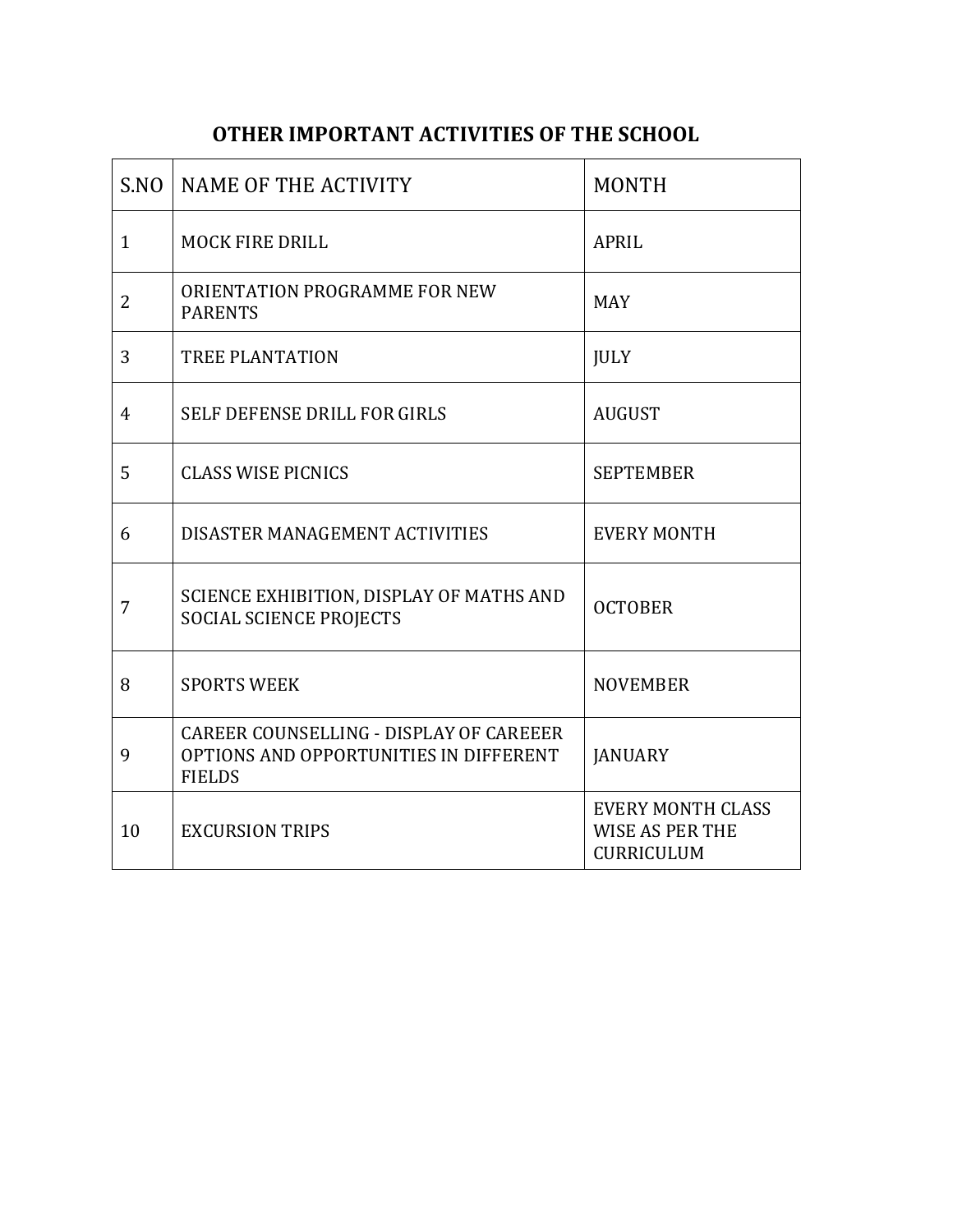## **CO-CURRICULAR ACTIVITIES NUR & KG**

| <b>MONTH</b>     | <b>ACTIVITIES</b>                                                                                                        |
|------------------|--------------------------------------------------------------------------------------------------------------------------|
| <b>APRIL</b>     | Painting (sand/veg/Thread/Wax etc.) / Health and Hygiene<br>Activity / Colour day-RED                                    |
| <b>MAY</b>       | Abacus Activity / Clay Modeling/ Colour day-YELLOW                                                                       |
| <b>JULY</b>      | Rain dance / Tearing & Pasting (Paper & Pencil Savings) (Nur)/<br>Colour day-BLUE                                        |
| <b>AUGUST</b>    | Rakhi Making / Show and Tell / Colour day- GREEN                                                                         |
| <b>SEPTEMBER</b> | Poem Recitation / Short movie (for value-based learning &<br>awareness / Colour day- BLACK                               |
| <b>OCTOBER</b>   | Handwriting Activity / Enacting Activity / Anti - Cracker Campaign<br>(KG)/Colour day-WHITE                              |
| <b>NOVEMBER</b>  | Race & Sport / Dance/Music / Colour day-ORANGE                                                                           |
| <b>DECEMBER</b>  | Origami / Fancy Dress / Dramatization of stories (Nur.)/Public<br>Speaking/Spell in Book Reading /(KG) Colour day- Brown |
| <b>JANUARY</b>   | Our Great National Leaders-A show (Nur), Skit with moral value<br>(KG)                                                   |
| <b>FEBRUARY</b>  | Farm & Store Visit                                                                                                       |